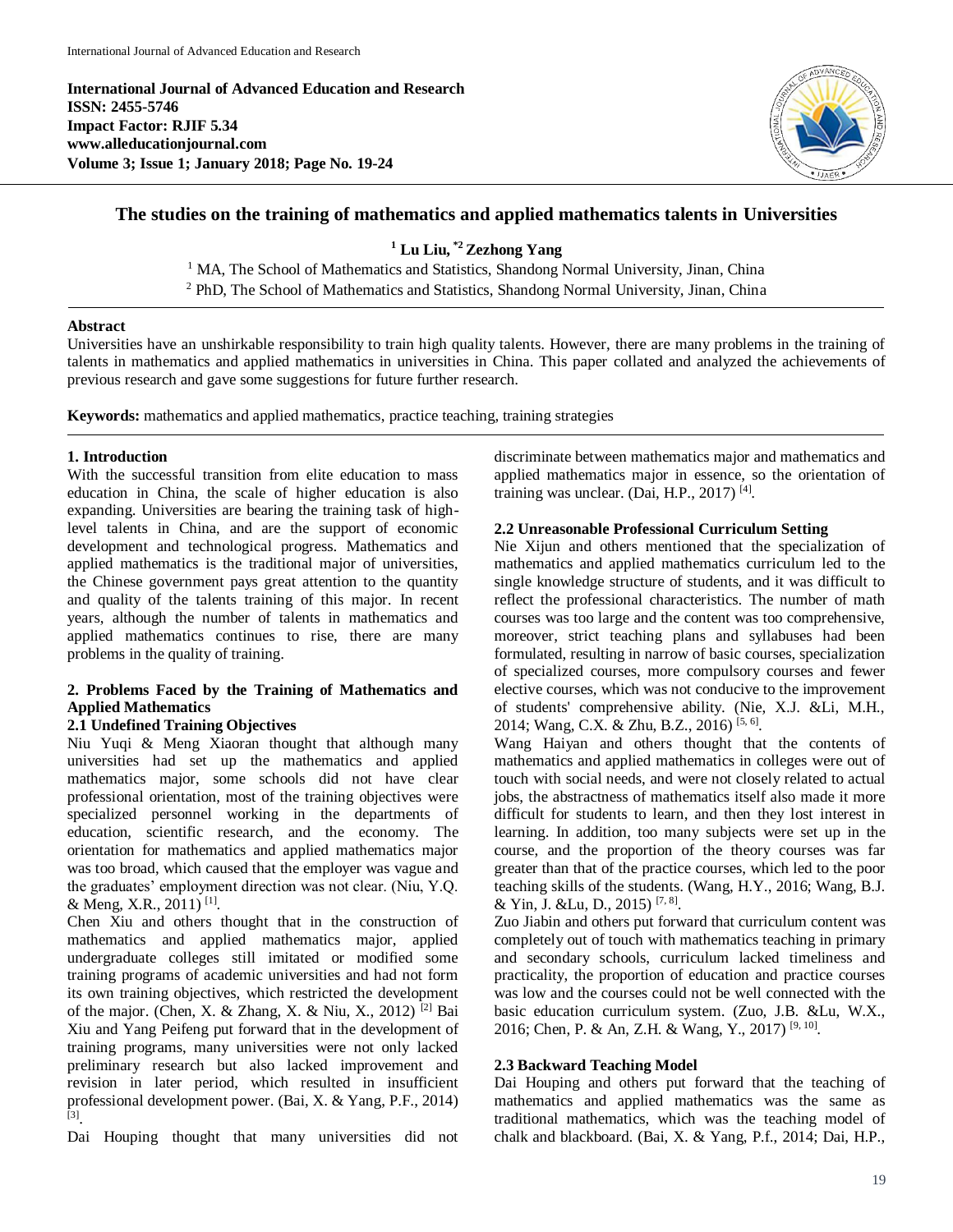$2017$ ) <sup>[3, 4]</sup> Nie Xijun and others thought that although the classroom teaching emphasized the subjectivity of students, teachers actually dominated the whole teaching activities. Students just accepted passively, and inhibited the development of students' divergent thinking and creativity. (Nie, X.J. &Li, M.H., 2014; Wang, C.X. & Zhu, B.Z., 2016) [5, 6] .

### **2.4 Lack of Practical Application Skills Training**

Rong Yuan and others believed that students in mathematics and applied mathematics still adopted the traditional teaching mode, which emphasized the theory, ignored the practice and the applied characteristics. Students did not apply the textbook knowledge to practice, which led to a single teaching thinking and a lack of practical ability, it was difficult for them to adapt to market demand for applied talents. (Niu, Y. & Meng, X.R., 2011; Rong, Y. &Yin, X.D., 2017; Wang, X.F. & Cheng, H. & Guo, Y.R., 2015)<sup>[1, 11, 12]</sup>.

#### **2.5 The Weakening of Normal Consciousness**

Zhang Dan and others thought that students' normal consciousness in mathematics and applied mathematics was weak and most students disliked to become a teacher, they did not recognize the significance and value of teachers occupation, and most of them did not pay attention to teaching skills in professional training, these factors led them to lose their competitive advantage in employment. (Wang, B.J. & Yin, J. & Lu, D., 2015; Zhang, D. & Zhou, X.G., 2007; Xu, H.W., 2015)<sup>[8, 13, 14]</sup>.

Chen Ping and others thought that some of the students lacked the awareness of teachers' role, the preparation for teaching, the attention to their learning status and their initiative and enthusiasm were far from enough, they could not as soon as possible to adapt to the transformation of the leading role in classroom teaching. (Chen, P. & An, Z.H. & Wang, Y., 2017) [10] .

Xiong Mei and others believed that if we lost normal education, we would lose the competitive advantage of mathematics and applied mathematics. If we did not pay attention to the training of normal skills, we would lose the advantage of our own normal education when we were in employment. (Xiong, M & Zhang, D.L. & Yan, Z.Q., 2015) [15] .

#### **2.6 Increasing Employment Pressure**

Xiong Mei and others believed that with the opening up of the educational pattern and the increasing mobility of talent, teachers in primary and secondary schools had been saturated, and demanded for graduates was decreasing year after year. At the same time, with the continuous enrollment of colleges, a large number of graduates increased, also further increased the pressure of employment. (Xu, H.W., 2017; Xiong, M & Zhang, D.L. & Yan, Z.Q., 2015)<sup>[14, 15]</sup>.

Wang Xiaofeng and others believed that with China's education system and teacher recruitment form changed, the teachers also tended to saturation, in addition, teachers' positions were not only the prerogatives of normal students, the non-normal students by teachers' qualification exam could also enter the teaching post; these factors increased the students' employment pressure. (Rong, Y. &Yin, X.D., 2017; Wang, X.F. & Cheng, H. & Guo, Y.R., 2015)<sup>[11, 12]</sup>.

#### **2.7 High Standards of Society for Talents**

Xiong Mei and others thought that with the development of the economy and society, the demanded for talents in all walks of life varied and interdisciplinary. Mathematics and applied mathematics major needed to do well in training normal students and expanded the scope of student internships and employment, so that students could not only become an excellent teacher, but also could engage in other related industries. (Zhang, D. & Zhou, X.G., 2007; Xu, H.W., 2017; Xiong, M & Zhang, D.L. & Yan, Z.Q., 2015)<sup>[13, 14, 15]</sup>.

#### **2.8 Insufficient Teachers' Strength**

Bai Xiu and Yang Peifeng thought that in some departments of mathematics and applied mathematics, most teachers could teach basic theory courses, but they lacked teaching experience in some courses, such as economics, finance, auditing, there was a shortage of teachers, and it was difficult to form the teaching team for these courses. (Bai, X. & Yang, P.F., 2014)<sup>[3]</sup>.

Wang Binjie and others thought that under the background of training applied talents, teachers should not only have rich professional knowledge, but also have teaching skills to train applied talents. However, teachers in some universities lacked this skill. On the one hand, the old teacher's idea of training applied talents had not change or did not even know what applied talents were, On the other hand, young teachers lacked experience, though they had consciousness of transformation, they did not know how to do. (Wang, B.J. & Yin, J. & Lu, D.,  $2015$ ) <sup>[8]</sup>.

### **3. The Training Strategy of Mathematics and Applied Mathematics**

#### **3.1 Making Clear Training Objectives**

Xu Hongwei and others thought that in the formulation of talents training objectives, we should fully integrate the needs of the society, impart students' basic theoretical knowledge and focus on the ability of students to apply knowledge. (Xu, H.W., 2017; Su, D., 2014; Liu C.Q. & Luo Z.H., 2014) [14, 16, <sup>17]</sup>. Bai Xiu and others believed that the training objectives of mathematics and applied mathematics were to train applied talents for the development of social, the development of economic and the development of science and technology. (Bai, X. & Yang, P.F., 2014)<sup>[3]</sup>. Jiang Jianming and Chen Qingmei believed that the training objectives of applied undergraduate colleges, students majored in mathematics and applied mathematics should be trained to master the basic theoretical knowledge of mathematics, have the solid basic skills instruction and good computer application ability, also have teaching resources management ability and advanced good teacher occupation accomplishment, meanwhile, they also could engage in education work, management work and had a good ability of innovation and entrepreneurship. (Jiang, J.M. & Chen, Q.M., 2017) [18] .

#### **3.2 Deepening the Reform of Teaching 3.2.1 Optimizing the Course Setting**

In setting up compulsory and elective courses, Su Dan and others put forward that curriculum setting played an important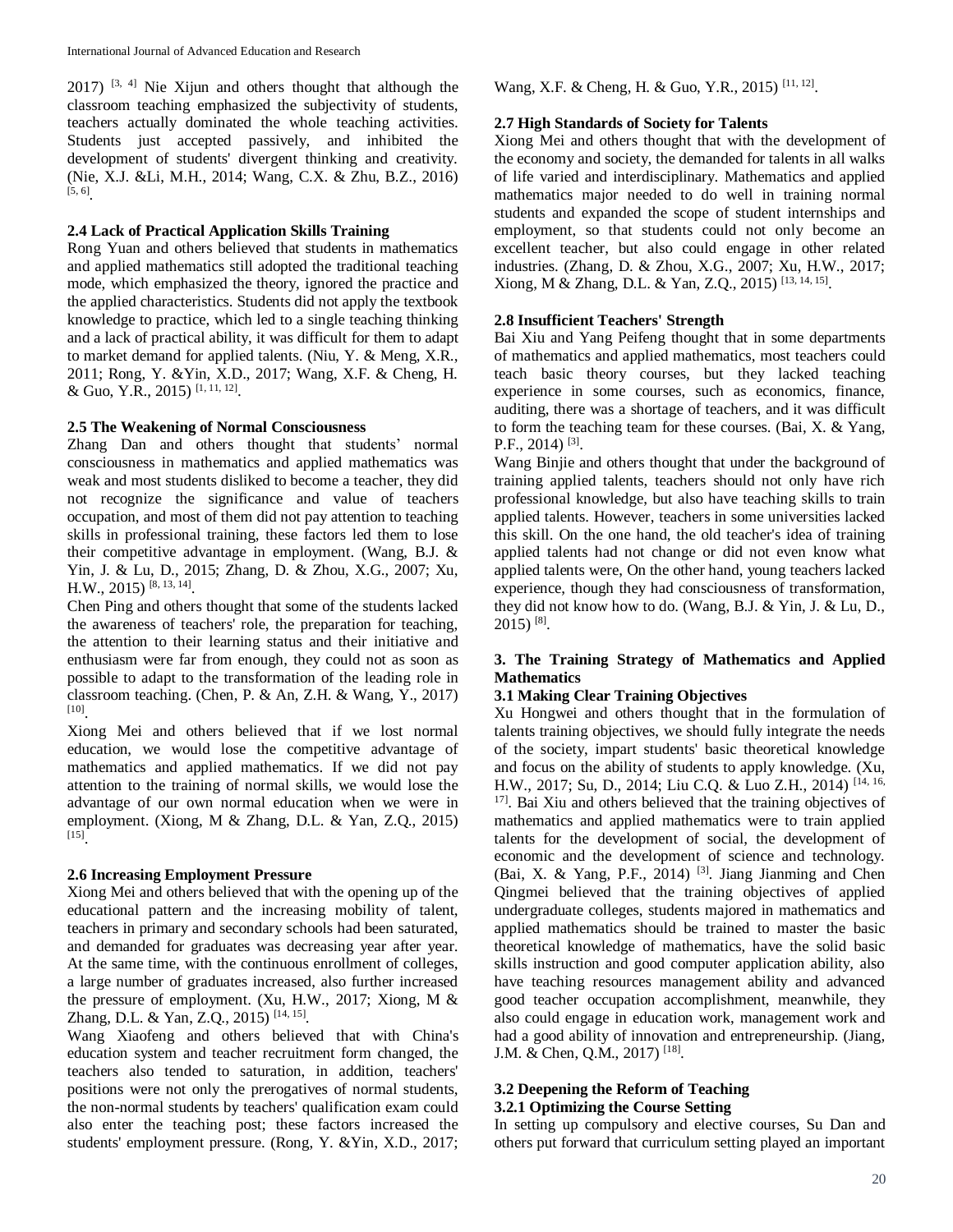role in the reform of mathematics education and applied mathematics education, so curriculum setting should be scientific and reasonable. The school could transform traditional compulsory courses into elective courses and transform traditional elective courses into optional courses to provide more space for personal development. (Su, D., 2014; Zhang, S.Y &Tao, X.X., 2006)<sup>[16, 19]</sup>. Nie Xijun and others thought that we should set up a professional elective module and carry out the idea of individualized teaching and personality development to meet the actual needs of students at different levels and requirements. (Nie, X.J. &Li, M.H., 2014) [5] .

In addition to practical courses, Zuo Jiabin and others put forward that in the curriculum setting, more practical courses about employment and teaching skills should be set up, and the duration of educational courses should be appropriately extended. (Nie, X.J. &Li, M.H., 2014; Zuo, J.B. &Lu, W.X., 2016; Chen, P. & An, Z.H. & Wang, Y., 2017)<sup>[5, 9, 10]</sup>.

In the aspect of curriculum groups' construction, Yu Demin and others thought that we must strengthen the construction of the curriculum groups. Taking social needed as the guidance, curriculum groups were set up based on industry and occupation requirements. It mainly included: basic courses curriculum group, professional curriculum group, computer technology curriculum group, mathematics education technology curriculum group and data statistics analysis curriculum group.(Yu, D.M. & Fang, C.H. & Cai, Y. & Ren, R., 2017)  $^{[21]}$  Zhang Yinghui and others also put forward schools should construct the curriculum groups. They divided the curriculum groups into professional basic curriculum group, applied ability curriculum group and normal skill curriculum group. (Zhang, Y.H. & Tao, X., 2016)<sup>[20]</sup> Fan Lijun and others put forward that in order to let students develop better according to their interest and characteristics, professional courses could be divided into five curriculum groups: algebra curriculum group, analysis curriculum group, geometry curriculum group, statistics curriculum group, experiment and mathematics software curriculum group. (Fan, L.J. &Wu, K.H., 2007)<sup>[22]</sup>.

In terms of modularization of curriculum, Chen Xiu and others thought that the construction of applied teaching system should turn from discipline oriented to professional oriented, take students' ability training as the starting point, and organize teaching structure and building modular teaching system. Taking knowledge as the main line, we reduced the repetition rate of curriculum content, avoided too much emphasis on knowledge system imparting, and paid much attention to the coherence of knowledge in this field. (Chen, X. & Zhang, X. & Niu, X., 2012)<sup>[2]</sup> Li Yong also thought that schools could train talents through the curriculum system of platform and module. The specialty was divided into three directions, and different course modules were set up in each direction. It mainly included teacher education direction (9 modules), mathematical finance direction (7 modules) and application statistics direction (8 modules). Students could independently choose module courses to learn based on their career planning and interest. (Li, Y., 2017)<sup>[23]</sup> Nie Xijun and others thought that the curriculum system of four platforms and three modules was set up. It included public teaching platform, discipline teaching platform, professional teaching

platform and practical teaching platform. The three modules were specialized elective module, quality extension module and ability expansion module. (Nie, X.J. & Li, M.H., 2014)<sup>[5]</sup>. Zhang Songyan and others believed that students could choose the professional direction modules according to the characteristics and their professional ideal after mastering the basic theory, basic knowledge and skills. The professional direction modules included mathematical theory, computer application, economic mathematics application and mathematics education. (Zhang, S.Y &Tao, X.X., 2006)<sup>[19]</sup>. Wang Bingjie and others put forward that in the training of applied talents, universities could reform the training program on the basis of professional characteristics mainly divided the courses into four parts: public courses system, core courses and practical teaching links, the main experiment. On this basis, the employment module and the entrance examination module were also set up for the students to choose according to the needs. (Wang, B.J. & Yin, J. & Lu, D., 2015)<sup>[8]</sup>.

## **3.2.2 Optimizing Teaching Methods**

Su Dan and others thought that the traditional cramming method of teaching was not conducive to the cultivation of students in different aspects, so we should constantly optimize the teaching methods, pay attention to enlightening discussion teaching method, inquiry teaching method and other teaching methods based on students. At the same time, teachers could combine the multimedia information technology to improve the students' interest in the classroom. (Su, D., 2014; Jiang, J.M. & Chen, Q.M., 2017; Yin, M. & Zhu, X.L. & Guo, Q.W., 2015) [16, 18, 24] .

Wang Haiyan and others put forward that we should teach at different levels according to the differences of students' level. (Wang, H.Y., 2016; Yu, D.M. & Fang, C.H. & Cai, Y. & Ren,  $R_{\cdot}$ , 2017)<sup>[7, 21]</sup>.

Yu and others thought that we could integrate information technology into classroom teaching, and built a new form of integrated information education with the new teaching mode of micro lesson and flipped classroom. (Yu, D.M. & Fang, C.H. & Cai, Y. & Ren, R., 2017; Li, Y., 2017)<sup>[21, 23]</sup>. Lian Yingying and others thought that we could take the mixed teaching method of micro lesson, flip classroom and mobile phone interaction to improve students' learning enthusiasm and initiative. (Lian, Y.Y. & Li, B. & Guo, Y.M., 2017)<sup>[25]</sup>.

Chen Xiu and others believed that it was necessary to increase the students' independent study time and cultivate their autonomous learning ability. (Chen, X. & Zhang, X. & Niu, X., 2012; Wang, C.X. & Zhu, B.Z., 2016)<sup>[2, 6]</sup>.

## **3.2.3 Optimizing the Content of Teaching**

Wang Haiyan and others thought that in order to reply the new trend of talent demand, schools needed to further reform teaching contents, delete obsolete knowledge points and increase new knowledge points. Teachers should properly streamline the theory, increase the actual cases, link the mathematical knowledge with the employment and teaching, and update the teaching content in time. (Wang, H.Y., 2016; Li, Y., 2017; Lian, Y.Y. & Li, B. & Guo, Y.M., 2017)<sup>[7, 23, 25]</sup>. Jiang Jianming and others believed that the teaching resources of mathematics and applied mathematics were too single, mainly based on books. In order to improve teaching quality,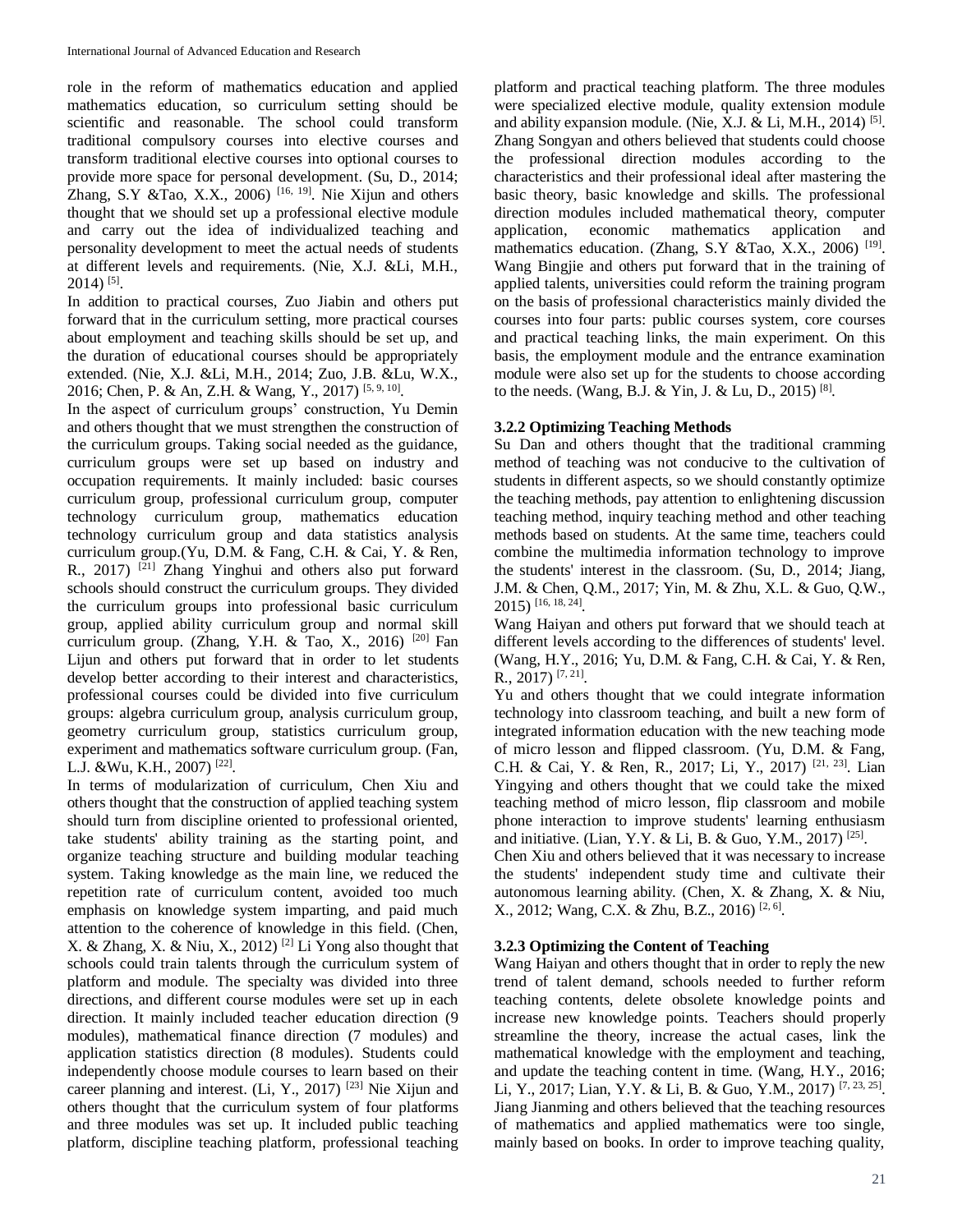we could enrich teaching resources from two aspects. On the one hand, according to the school resources and the actual situation, universities could compile textbooks by experienced old teachers; on the other hand, universities could develop various online courses and multimedia courses. The traditional paper materials were developed in the direction of electronic materials, multimedia courseware and so on. (Jiang, J.M. & Chen, Q.M., 2017)<sup>[18]</sup>.

Fan Lijun and others mentioned that the existing mathematics teaching materials were comparatively systematic and comprehensive. However, the efficiency of the class was not high because the school time could not finish all the lessons. At the same time, some courses could not be launched. Therefore, some professional books could be used as reference books for students, which really separated professional textbooks from professional reference books. (Fan, L.J. &Wu, K.H., 2007)<sup>[22]</sup>,

### **3.2.4 Strengthening Practice Teaching**

Schools should cooperate with enterprises to develop together. Yu Demin and others believed that the mathematics and applied mathematics was a science major with emphasis on theory, less practice content, slow knowledge renewal and poor practical ability of students. In order to solve these problems, in the process of training, the related collaborative enterprises were together with schools to build practical platforms for students. (Yu, D.M. & Fang, C.H. & Cai, Y. & Ren, R., 2017; Li, Y., 2017)<sup>[21, 23]</sup>.

Universities should strengthen the practice teaching links. According to the idea of five combinations, three levels, seven links and four years of continuous line, Li Yong thought a practical teaching system for professional courses. The extracurricular activities were closely combined with the teaching in the class. (Li, Y., 2017)  $^{[23]}$  Su Dan and others believed that the practice teaching links were the process that students absorbed, digested and applied the theoretical knowledge they have learned. In the course of teaching, practical teaching should be carried out in the course. Different practical teaching links were designed according to different courses to cultivate students' innovative spirit and innovative ability. (Wang, C.X. & Zhu, B.Z., 2016; Su, D., 2014) <sup>[6, 16]</sup>. Liu Changqing believed that in order to enhance the practice of applied mathematics, firstly, schools should cultivate students' innovation spirit and practice ability as the core of education; secondly, schools should reform the experimental teaching, comprehensive training of the practice ability of students; thirdly, schools should strengthen the second classroom activities to improve students' modeling ability; finally, schools should strengthen the graduation thesis. (Liu C.Q. & Luo Z.H., 2014)<sup>[17]</sup>. Jiang Jianming and others thought that universities could set up a public elective course of modeling and interest mathematics, and properly increased the proportion of independent experiments and comprehensiveness, and enhanced the quality of all practical teaching links. (Jiang, J.M. & Chen, Q.M., 2017)<sup>[18]</sup>. Chen Ping and others believed that strengthened the link of practice and education, on the one hand, strengthened the education training and internship efforts, on the other hand, universities introduce the experienced teachers in middle school to teach students teaching skills, meanwhile, let students go out and

experience the actual teaching activities. (Chen, P. & An, Z.H. & Wang, Y., 2017; Wang, X.F. & Cheng, H. & Guo, Y.R.,  $2015$ )  $^{[10, 12]}$ . Xiong Mei and others thought that when students completed the basic courses, according to hobbies, professional characteristics, employment direction, students could set up different interest groups, each group was equipped with a special instructor and carried out practice teaching to improve the ability of solving problems. (Wang, X.F. & Cheng, H. & Guo, Y.R., 2015; Xiong, M & Zhang, D.L. & Yan, Z.Q., 2015)<sup>[12, 15]</sup>.

Universities should strengthen the construction of the practice bases. Yao Xiyan and others believed that we should strengthen the construction of the laboratory, gradually increase the number of educational probation and educational practice bases, and improve the quality of the practice bases. (Su, D., 2014; Yao, X.Y., 2013) [16, 26] . Lian Yingying and others put forward that the training of mathematics and applied mathematics should focus on the construction of practice bases, and the practice bases should be divided into educational practice bases and professional practice bases. (Lian, Y.Y. & Li, B. & Guo, Y.M., 2017)<sup>[25]</sup>.

Universities should pay attention to the cultivation of the ability of modeling. Liu Changqing thought that through a series of lectures on mathematical modeling, the knowledge of modeling was popularized. (Liu C.Q. & Luo Z.H., 2014) [17]. Yao Xiyan and others believed that the idea of mathematical modeling should be integrated into the classroom teaching. Encouraging students to take part in activities such as venture fund project and modeling competition to improve students' comprehensive quality, innovation ability, and ability to solve practical problems. (Wang, B.J. & Yin, J. &Lu, D., 2015; Wang, X.F. & Cheng, H. & Guo, Y.R., 2015; Zhang, D. & Zhou, X.G., 2007; Xu, H.W., 2015; Xiong, M & Zhang, D.L. & Yan, Z.Q., 2015;Jiang, J.M. & Chen, Q.M., 2017; Lian, Y.Y. & Li, B. & Guo, Y.M., 2017; Yao, X.Y., 2013; Long, X.F. & Wang, Y.J. & Sun, W.Q., 2015) [8, 12, 13, 14, 15, 18, 25, 26, 27] .

## **3.3 Perfecting the Teaching Management Mechanism 3.3.1 Setting up An Orderly Management Mechanism**

Yin Ming and others thought that democratic management should be carried out in the aspects of training plan formulation, teaching plan implementation, teaching reform and practice, specialty construction and so on, and the leaders in each position should be identified to ensure the good operation of the teaching system. (Jiang, J.M. & Chen, Q.M., 2017; Yin, M. & Zhu, X.L. & Guo, Q.W., 2015)<sup>[18, 24]</sup>.

Bai Xiu and others thought that all universities should establish and improve the management regulations of the teachers' teaching and students' management, making the teaching work to rule-based. (Bai, X. & Yang, P.F., 2014; Jiang, J.M. & Chen, Q.M., 2017; Zhang, S.Y &Tao, X.X., 2006; Yin, M. & Zhu, X.L.& Guo, Q.W., 2015)<sup>[3, 18, 19, 24]</sup>.

## **3.3.2 Reforming the Students' Assessment Method**

Jiang Jianming and others put forward that universities should reform the traditional way of evaluating students, discard the evaluation mode based on the single written test, and use the comprehensive evaluation model which combined with process assessment and result assessment, guide students to change from result oriented to process oriented. Schools also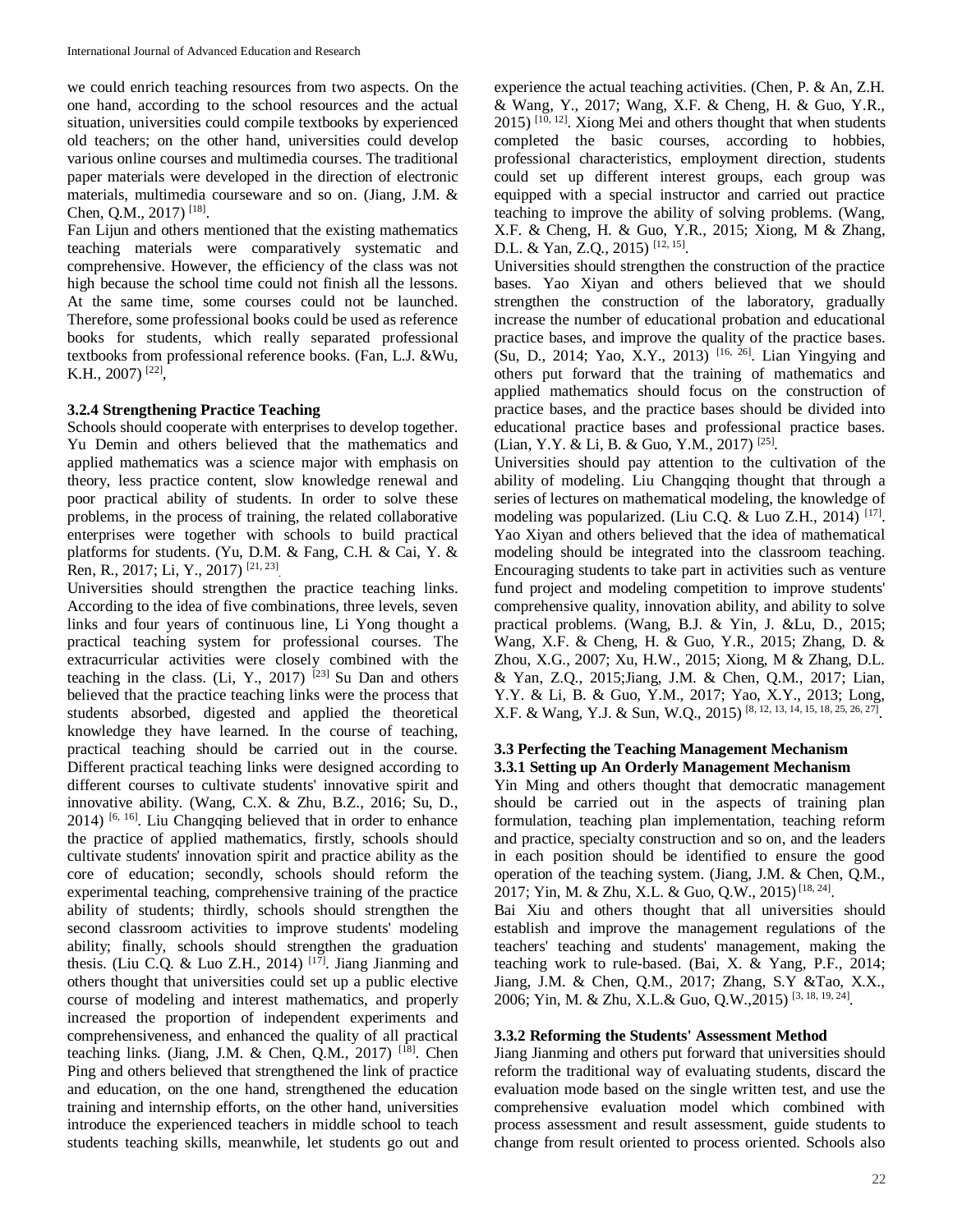should pay attention to the examination of students' practical ability and comprehensive quality, realize the diversification of evaluation subjects, the diversification of evaluation contents, evaluation methods and evaluation results, and promote the all-round development of students. (Chen, X. & Zhang, X. & Niu, X., 2012; Jiang, J.M. & Chen, Q.M., 2017; Li, Y., 2017)<sup>[2, 18, 23]</sup>.

## **3.3.3 Establishing a Reasonable Teaching Evaluation System**

Jiang Jianming and others put forward that in the teaching evaluation methods, the main methods were cross listening and student evaluation, questionnaire and so on. Schools should establish a scientific evaluation standard and focus on the effectiveness of teachers' teaching content, teaching methods and teaching methods. (Jiang, J.M. & Chen, Q.M., 2017; Zhang, S.Y &Tao, X.X., 2006)<sup>[18, 19]</sup>.

### **3.3.4 Perfecting the Double Tutor System of Undergraduate Students**

Wang Xiaofeng and others put forward that undergraduates could choose a school tutor and an outside school tutor according to their own circumstances. School tutors were mainly responsible for academic guidance and educational training, and outside school tutors were mainly responsible for guiding educational probation, internship, and teaching research. The double tutor system had effectively promoted the interaction of teaching and communication between universities and primary and secondary schools, played a significant role in promoting the development of students' professional development. (Wang, X.F. & Cheng, H. & Guo, Y.R., 2015; Lian, Y.Y. & Li, B. & Guo, Y.M., 2017; Zhu, C.J. & He, S. & Xu, Z.T., 2013; Yang, M., 2017)<sup>[12, 25, 28, 29]</sup>.

## **3.4 Strengthening the Construction of the Teaching Staff**

Bai Xiu and others thought that we should strengthen the construction of the teaching staff and improve the comprehensive quality of teachers. Universities should introduce talents focus on academic leaders and academic backbones in a planned and hierarchical way, at the same time, universities should introduce preferential policies for attracting talents and give talents generous treatment. (Bai, X. & Yang, P.F., 2014; Wang, B.J. & Yin, J. &Lu, D., 2015; Zhang, D. & Zhou, X.G., 2007; Xu, H.W., 2015; Xiong, M & Zhang, D.L. & Yan, Z.Q., 2015; Liu C.Q. &Luo Z.H., 2014; Yao, X.Y., 2013)<sup>[3, 8, 13, 14, 15, 17, 26]</sup>.

Xiong Mei and others believed that we must pay attention to the training of young teachers, young teachers should often participate in academic conferences, research projects and other activities to improve the academic level and professional quality. Meanwhile, they should often contact with enterprise, and improve their teaching ability according to the actual situation. (Chen, X. & Zhang, X. & Niu, X., 2012; Wang, B.J. & Yin, J. &Lu, D., 2015; Zhang, D. & Zhou, X.G., 2007; Xu, H.W., 2015; Xiong, M & Zhang, D.L. & Yan, Z.Q., 2015; Liu C.Q. &Luo Z.H., 2014; Yao, X.Y., 2013)<sup>[2, 8, 13, 14, 15, 17, 26]</sup>.

Wang Bingjie and others believed that universities should introduce part-time teachers of excellent teachers in primary and secondary schools to increase teachers' strength. (Wang, B.J. & Yin, J. &Lu, D., 2015)<sup>[8]</sup>.

Xu Hongwei and others put forward that schools should establish a teacher employment appraisal system, strengthen the evaluation of teachers' educational ability, pay attention to teachers' training at all stages, and effectively implement the employment competition mechanism to stimulate teachers' enterprising consciousness and improve their teaching level. (Zhang, D. & Zhou, X.G., 2007; Xu, H.W., 2015; Liu C.Q. & Luo, Z.H., 2014)<sup>[13, 14, 17]</sup>.

## **4. A Review of the Research**

Through the collation of the above literatures, we can see that the research on talents training in mathematics and applied mathematics mainly focuses on the two aspects: problems in training process and reasonable and feasible training strategies. The problems in the training of mathematics and applied mathematics talents include eight aspects: unclear training objectives, unreasonable curriculum, backward teaching mode, practical skills shortage, students' weak normal consciousness, employment pressure, the social high demands and the shortage of teachers. It can be said that the current research is quite comprehensive. For how to solve these problems, the predecessors made clear from four major directions: the training objectives, deepen teaching reform, strengthen teaching management and strengthen the construction of teachers, each direction was divided into many aspects including clear objectives, curriculum construction, teaching methods, teaching content and so on.

Although the aspects of the research are comprehensive, the depth of the research is obviously inadequate. First, overall, most of the literatures are only discussed on the basis of theory, they all lack empirical research and do not have real data to prove the author's view is correct or not. It is also not known that the current situation of mathematics and applied mathematics, the persuasion of these literatures is poor and the training strategies are also difficult to popularize. Secondly, there are many ways to train talents in these literatures. However, there are few studies on how to make specific training programs and how to implement them in combination with actual situations. These all need to be further studied and discussed.

## **5. Reference**

- 1. Niu Y, Meng XR. The Reformation and Exploration of the Curriculum and Teaching Content System of Mathematics and Applied Mathematics. Henan Education Middle. 2011; (08):38-39.
- 2. Chen X, Zhang X, Niu X. The Exploration and Practice of the Construction of Mathematics and Applied Mathematics in Applied Undergraduate Colleges and Universities. University Mathematics. 2012; 28(01):5-9.
- 3. Bai X, Yang PF. Strengthening the Construction of Mathematics and Applied Mathematics Majors Based on the Development of Social Economy and Science and Technology. Inner Mongolia Science Technology and Economy. 2014; (02):23-24.
- 4. Dai HP. The Research and Practice of the Construction of the Main Course Group in Mathematics and Applied Mathematics. Journal of XiangNan University. 2017; 38(02):88-90+125.
- 5. Nie XJ, Li MH. Research on the Training Model of